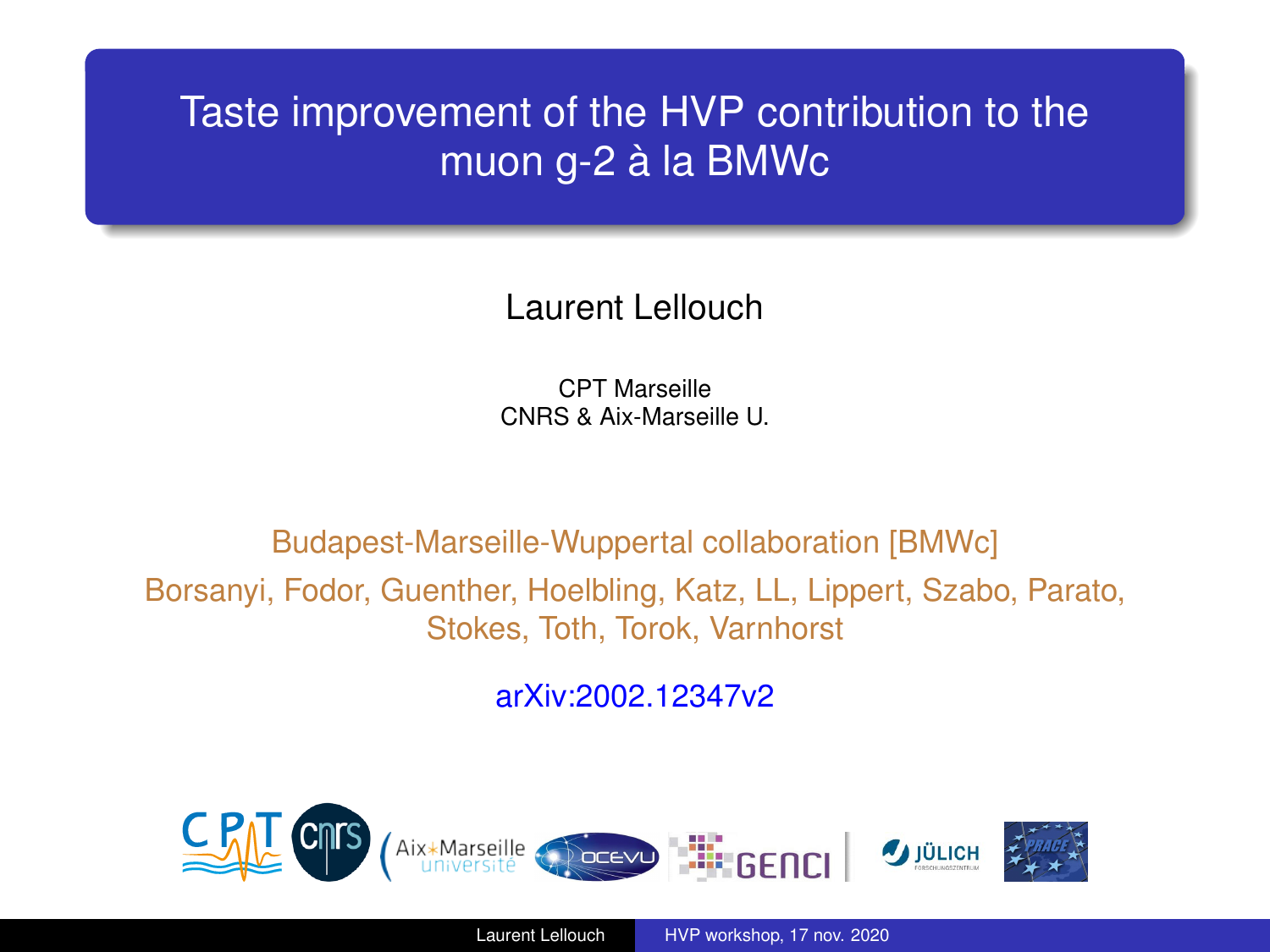# Taste improvement: how to reduce cutoff effects

 $S_{\chi}$ PT: Bernard, Golterman, Sharpe, Van de Water, Aubin, Blum, Bailey, ... Application to HVP: HPQCD, Aubin *et al*, . . .

**O** Leading cutoff effect in staggered: pion tower that shrinks as  $a \rightarrow 0$  $a = 0.119$  fm :  $135 - 200 - 250 - 290 - 330$  MeV  $a = 0.064$  fm :  $135 - 145 - 155 - 165 - 175$  MeV

**For quanties that do not vanish in**  $\chi$ -limit (e.g  $\rho$  mass), this effect is far smaller (in relative terms)

Discretization effects are mostly taste effects, and these are mainly mass-difference effects

For large Euclidean times *t* and for  $M_π ≤ 300$  MeV these effects can be described in SχPT or SMLLGS

- The question then becomes: starting at asymptotically large *t* how far down in *t* do  $S_{\chi}$ PT/SMLLGS remain applicable
- **Can answer this question directly by comparing**  $S<sub>X</sub>PT/SMLLGS$  **prediction for discretization** errors to difference of lattice results from fine and coarse simulations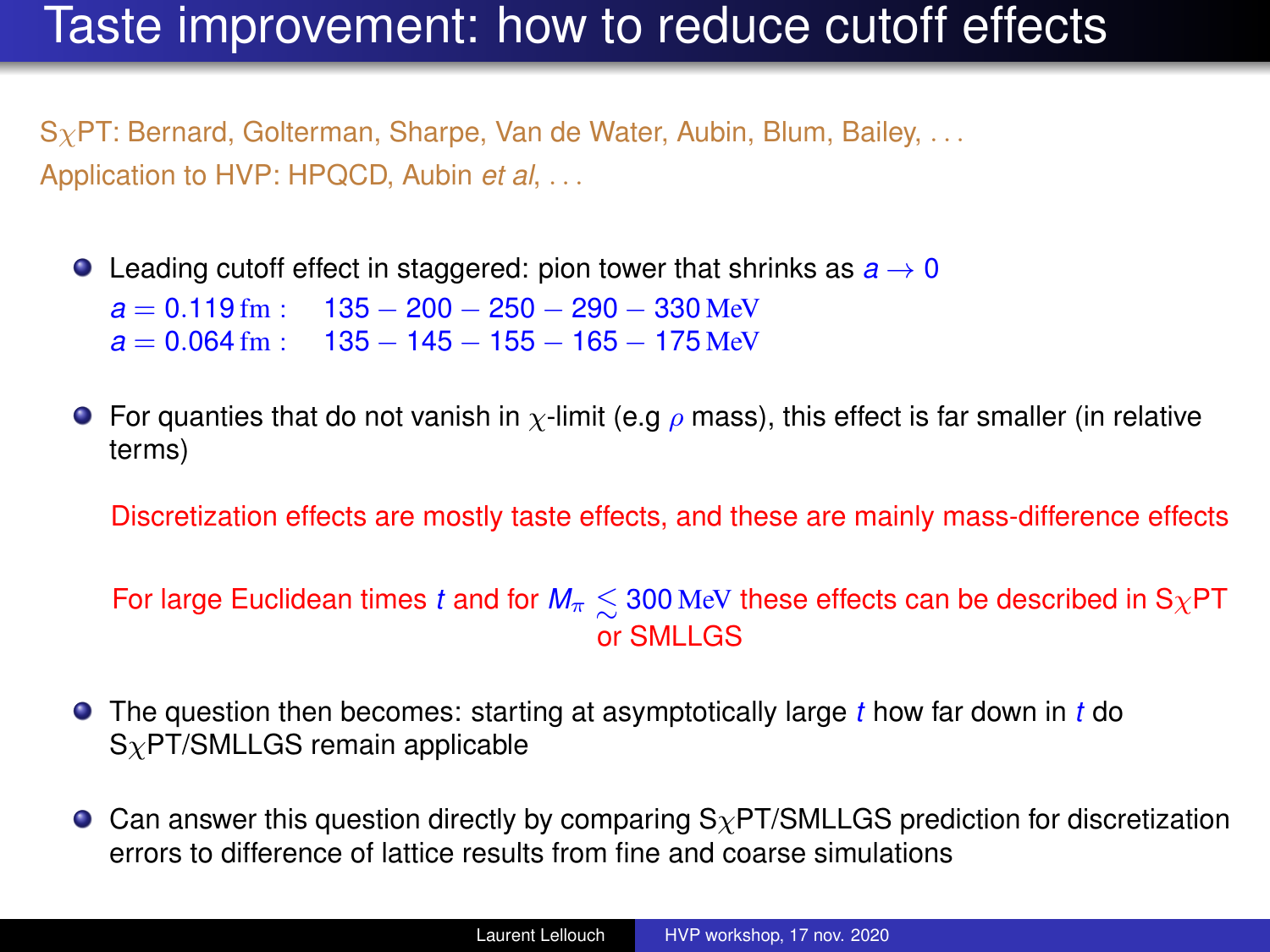# Taste improvement: how to reduce cutoff effects

Consider two independent improvements

- $\bullet$  NNLO S $\chi$ PT (Bijnens, Colangelo, Ecker, Talavera, Lee, Sharpe, Van de Water, Bailey, Aubin *et al.*, ...)
	- −→ depends only on 2 LECs (*F* & *l*6) and masses of pion tastes
	- −→ compute NNLO taste corrections (BMWc '20)
- 2 **SMLLGS** (Meyer '11, Francis *et al.* '13, Lüscher, Lellouch, ...)
	- $\rightarrow$  apply taste averaging to MLLGS (BMWc '20)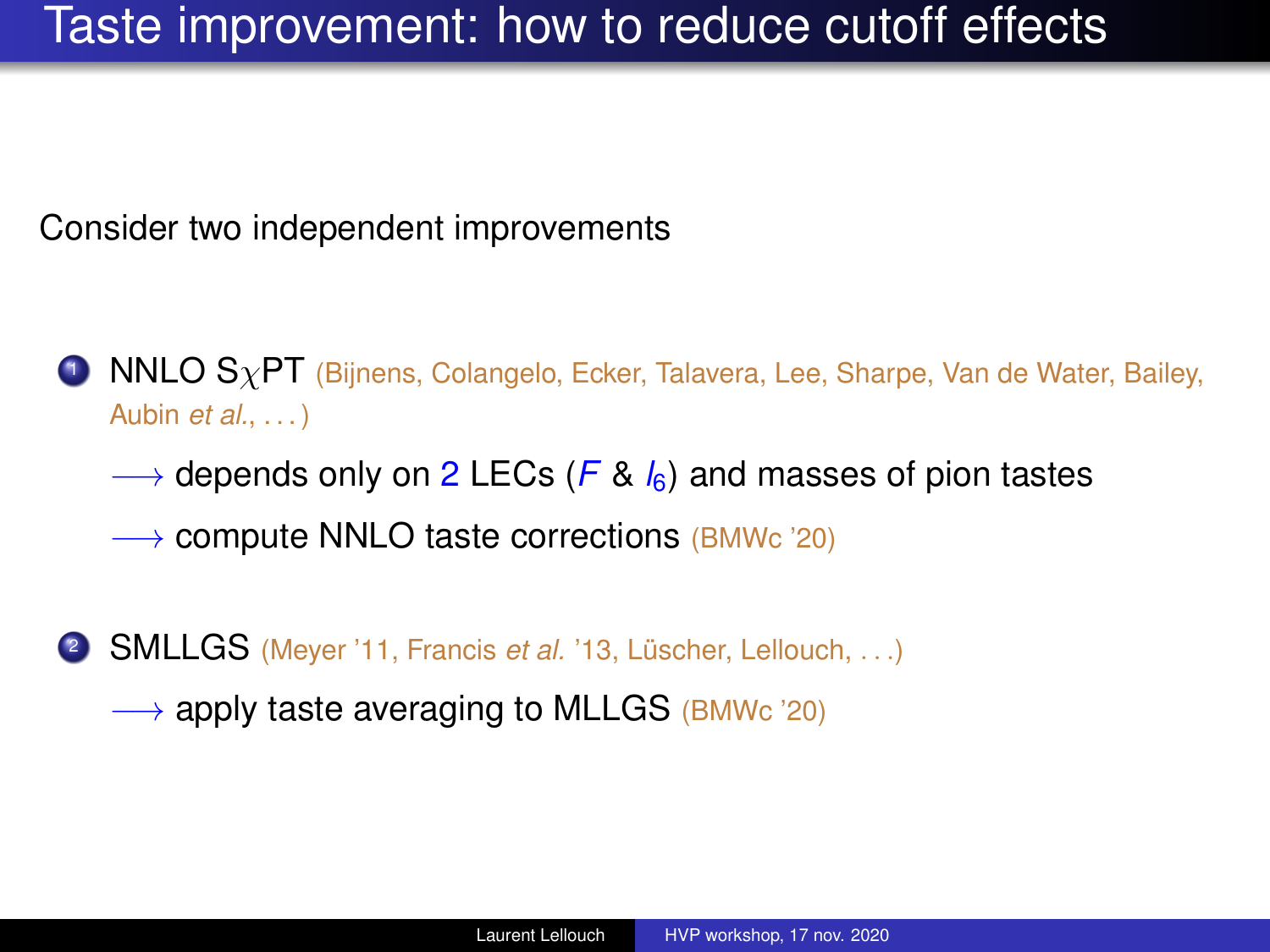# Taste improvement: direct comparison to lattice results



All analytical descriptions work at large  $t_1 \sim 3.5$  fm  $\bullet$ 

- As  $t_1$  is reduced:  $\bullet$ 
	- NLO S<sub>X</sub>PT fails rapidly: it does not have any information about the  $\rho$
	- SMLLGS includes ρ but has only 8 states: works down to *t*<sup>1</sup> ∼ 2 fm
	- NNLO S<sub>X</sub>PT knows about  $\rho$  through  $l_6$  and has 2-pion tower: works down to *t*<sup>1</sup> ∼ 1.5 fm
	- All analytical descriptions capture at least some of the taste breaking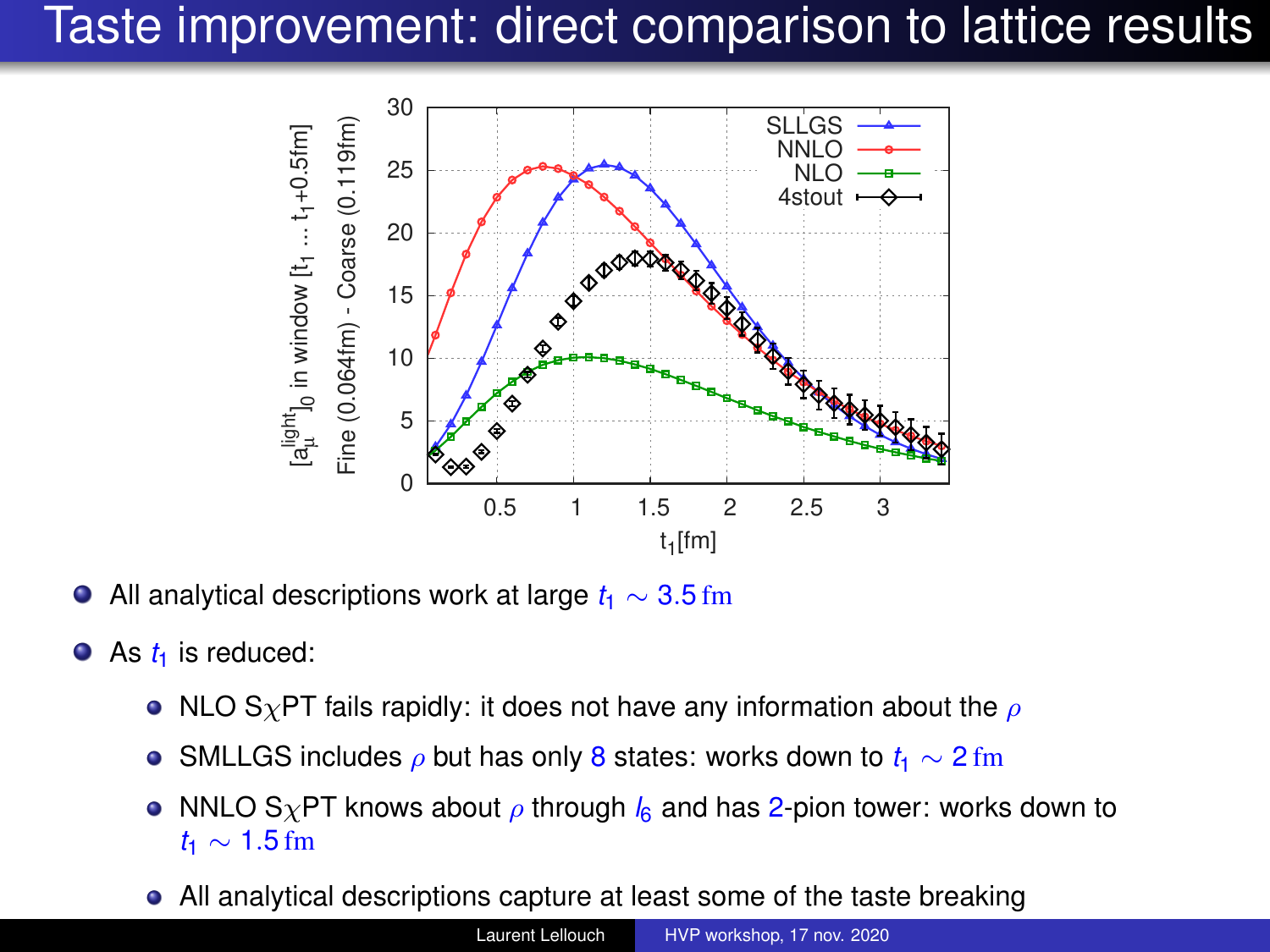# Taste improvement: conclusions

- Not dealing with the total value of  $a<sub>u</sub>$  but just with  $a<sub>u</sub>$  in the long-distance region, *<sup>t</sup>* <sup>&</sup>gt;<sup>∼</sup> <sup>1</sup>.<sup>5</sup> fm
- Not even dealing with total value of  $a<sub>u</sub>$  at long distances

 $\rightarrow$  merely with its lattice-spacing dependence  $\simeq$  differences in  $a<sub>u</sub>$  due differences in pion mass

- Expect this procedure to describe most of the physics behind taste violations: confirmed by our lattice results
- Remaining small effects are taken care of by a linear plus quadratic extrapolation in *a* 2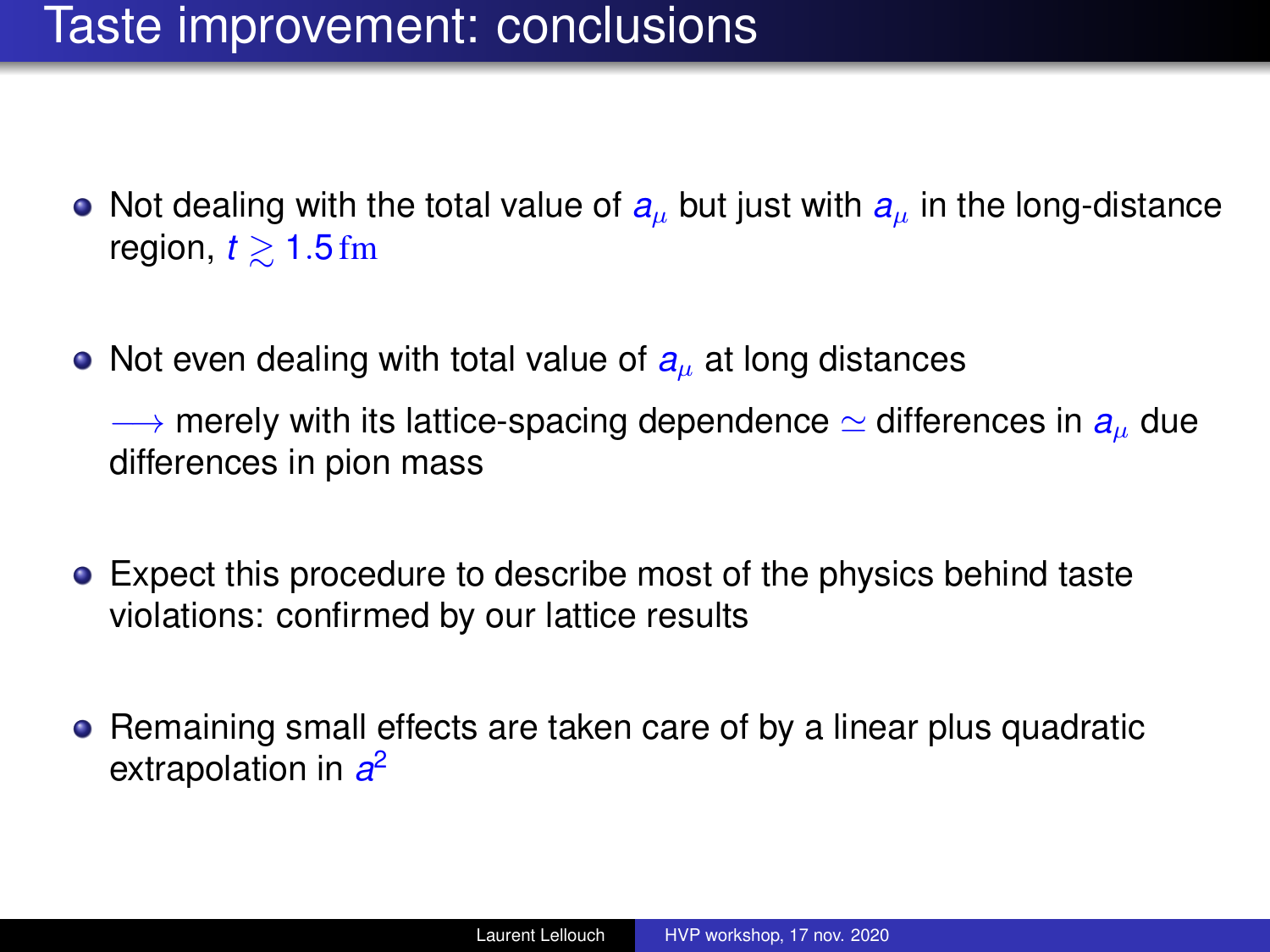# Taste improvement: illustrative continuum exptrap.



- $\bullet$  xxx-win  $\rightarrow$  only apply improvements to long-distance window
- Improves approach to continuum limit  $\rightarrow$  reduces uncertainties  $\bullet$
- Does NOT modify this limit: all corrections vanish for  $a \rightarrow 0$  $\bullet$
- Systematics: cuts on  $a$ ;  $S_\chi PT$  vs SMLLGS; vary window boundaries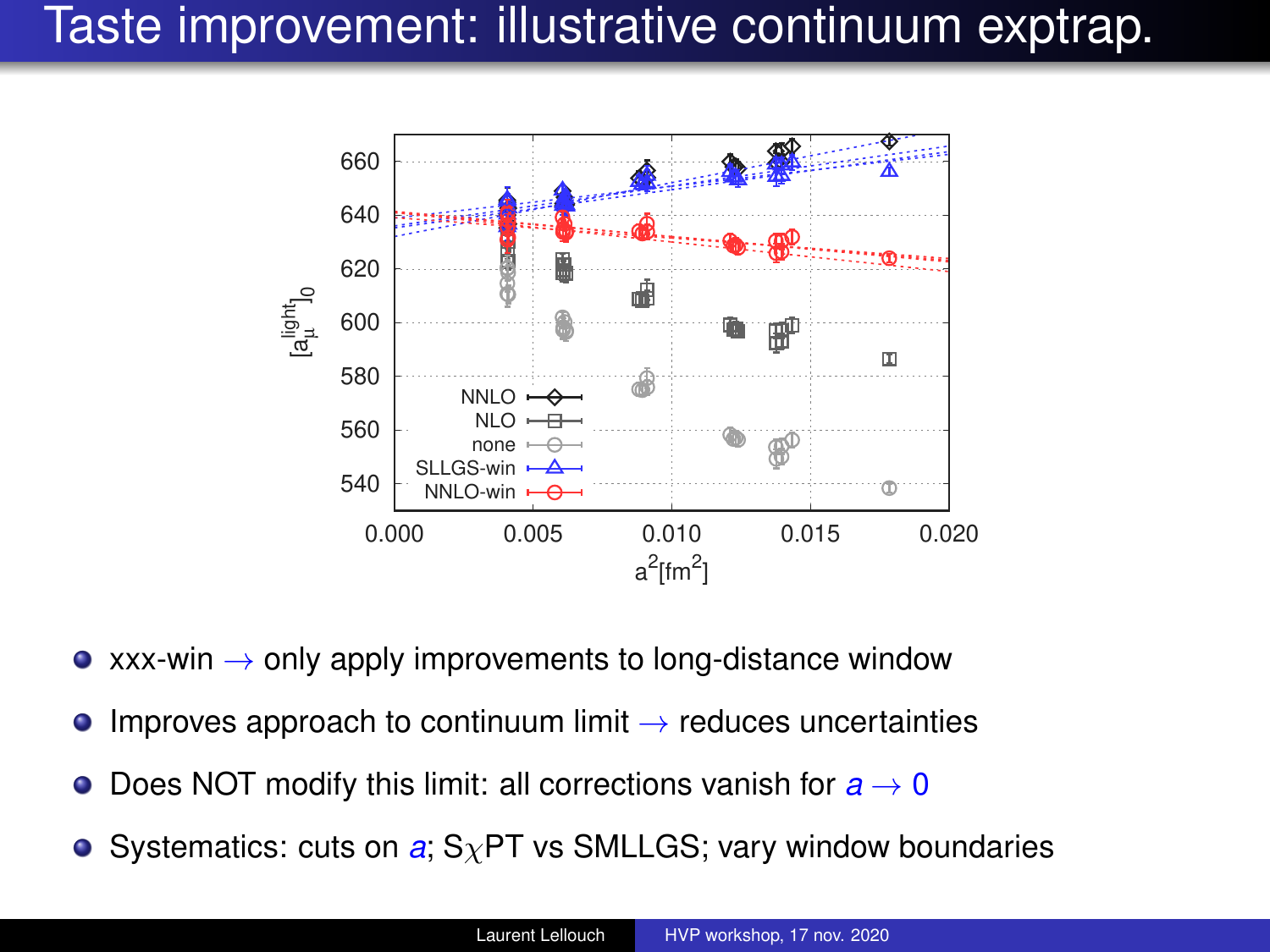## Taste-breaking effects from  $\chi$ PT explained

#### TOY MODEL SHOWN HERE ONLY FOR ILLUSTRATION: NOT USED IN BMWc ANALYSIS

$$
C(t) = \frac{1}{3} \sum_{i=1}^{3} C_{ii}(t), \qquad C_{\mu\nu}(t) \int_{\vec{x}} \langle j_{\mu}(x) j_{\nu}(0) \rangle, \qquad j_{\mu} = \frac{1}{\sqrt{2}} (\bar{u}\gamma_{\mu}u - \bar{d}\gamma_{\mu}d)
$$

Toy model for  $C(t)$ : free  $2\pi$  states  $+$  a stable  $\rho$  ( $\rho$  dominance)

$$
C(t, M_{\pi}^2) \stackrel{|t| \gg 1/M_{\rho'}}{\longrightarrow} C_{LO_{\chi}PT}(t, M_{\pi}^2) + C_{\rho}(t, M_{\pi}^2)
$$
  
= 
$$
\underbrace{\frac{1}{3} \int_{\vec{p}} \frac{\vec{p}^2}{E_{\rho}^2} \exp\{-2E_{\rho}|t|\} + \frac{G_{\rho}^2 M_{\rho}^3}{2} \exp\{-M_{\rho}|t|\}}, \qquad E_{\pi} = \sqrt{\vec{p}^2 + M_{\pi}^2}
$$

 $\textsf{Consider} \; \mathcal{M}_\pi^2 = \mathcal{M}_{\pi,\phi}^2 + \Delta \mathcal{M}_\pi^2 \;$ w/  $\Delta \mathcal{M}_\pi^2 \sim \mathcal{M}_{\pi,\phi}^2,$  so

$$
M_{\rho}^2 = M_{\rho,\phi}^2 \left[ 1 + C \frac{\Delta M_{\pi}^2}{M_{\rho,\phi}^2} + \cdots \right] \quad \text{and} \quad G_{\rho}^2 = G_{\rho,\phi}^2 \left[ 1 + D \frac{\Delta M_{\pi}^2}{\Lambda^2} + \cdots \right]
$$